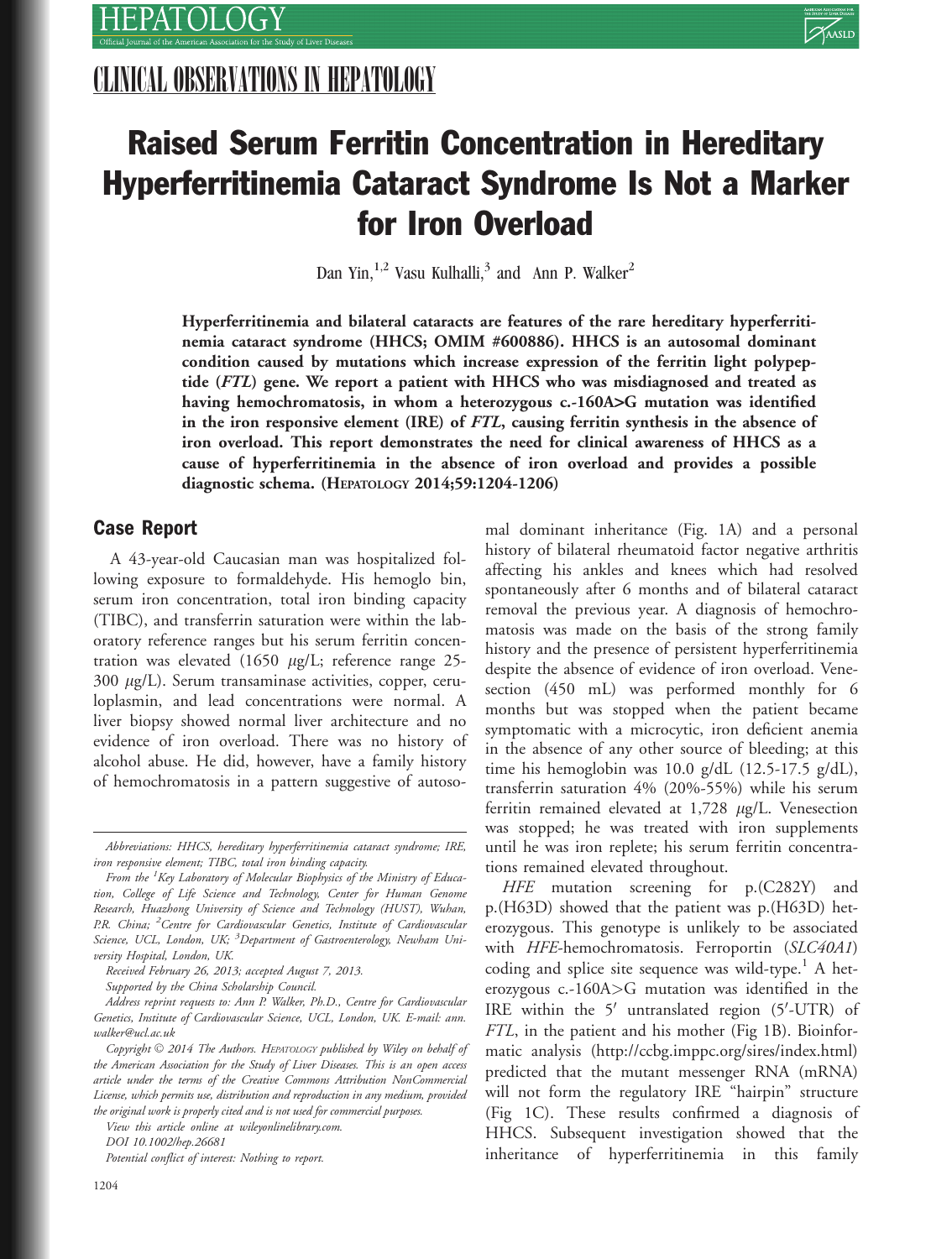Fig. 1. (A) Pedigree showing autosomal dominant inheritance of hyperferritinemia with cataracts. Solid symbol, affected; open symbol, unaffected, gray symbol, unknown; arrow, proband (P). (B) Sequence chromatogram of the FTL gene from the proband (upper panel) and his mother (lower panel), showing the heterozygous c.-160A>G mutation (arrow; Reference Sequence NM\_000146.3). (C) IRE prediction of wild-type FTL mRNA showing the mutation site (arrow) in the apical loop which binds IRPs. Bioinformatic analysis of c.-160A>G mutant FTL did not predict an IRE. (D) Schematic diagram showing how the c.-160A>G mutation causes loss of normal IRE-IRP-mediated repression of FTL expression at low intracellular iron concentrations, causing unregulated L-ferritin synthesis, in the absence of iron overload, in HHC<sub>S</sub>



coincided with the inheritance of bilateral cataracts (Fig. 1A).

Within cells, ferritin is comprised of 24 FTL and ferritin heavy polypeptide 1 (FTH1) subunits, forming a hollow sphere within which excess iron can be stored safely. When intracellular iron concentrations are low the requirement for iron storage is also low; iron responsive proteins (IRPs) bind IREs and so decrease translation of ferritin subunits. In HHCS, the IRE mutation reduces IRP binding and impairs the normal suppression of FTL translation at low intracellular iron concentrations, so serum ferritin concentrations are elevated in the absence of iron loading (Fig 1D).

### **Discussion**

Serum ferritin concentration, in the absence of potential confounding factors such as inflammation, obesity, and cancer, is an indicator of body iron stores. Despite its widespread use as a clinical marker, the origins of serum ferritin remain incompletely understood. Serum ferritin mainly comprises truncated FTL subunits and

surprisingly contains little iron, so it differs from intracellular ferritin. Serum ferritin is thought to be mainly secreted by macrophages, although hepatocytes and other cells may also contribute. $^{2}$  In HHCS, L-ferritin synthesis is uncoupled from cellular iron stores so that hyperferritinemia indicates unregulated L-ferritin synthesis, not iron overload. Although in HHCS L-ferritin may accumulate harmlessly in other tissues, this is not the case in the lens of the eye, where low protein turnover and containment by the capsule may retain ferritin synthesized within the lens; accumulated ferritin crystals may then disrupt light transmission.

HHCS is associated with bilateral cataracts, autosomal dominant inheritance, and hyperferritinemia unrelated to body iron stores. Although HHCS is increasingly recognized as a clinical syndrome, other published reports indicate that the diagnosis is often missed initially and only recognized following the adverse effects of venesection or chelation therapy with desferrioxamine.<sup>3</sup> This is well illustrated in the present patient in whom there were several missed opportunities for exclusion of hemochromatosis and diagnosis of HHCS. These include: